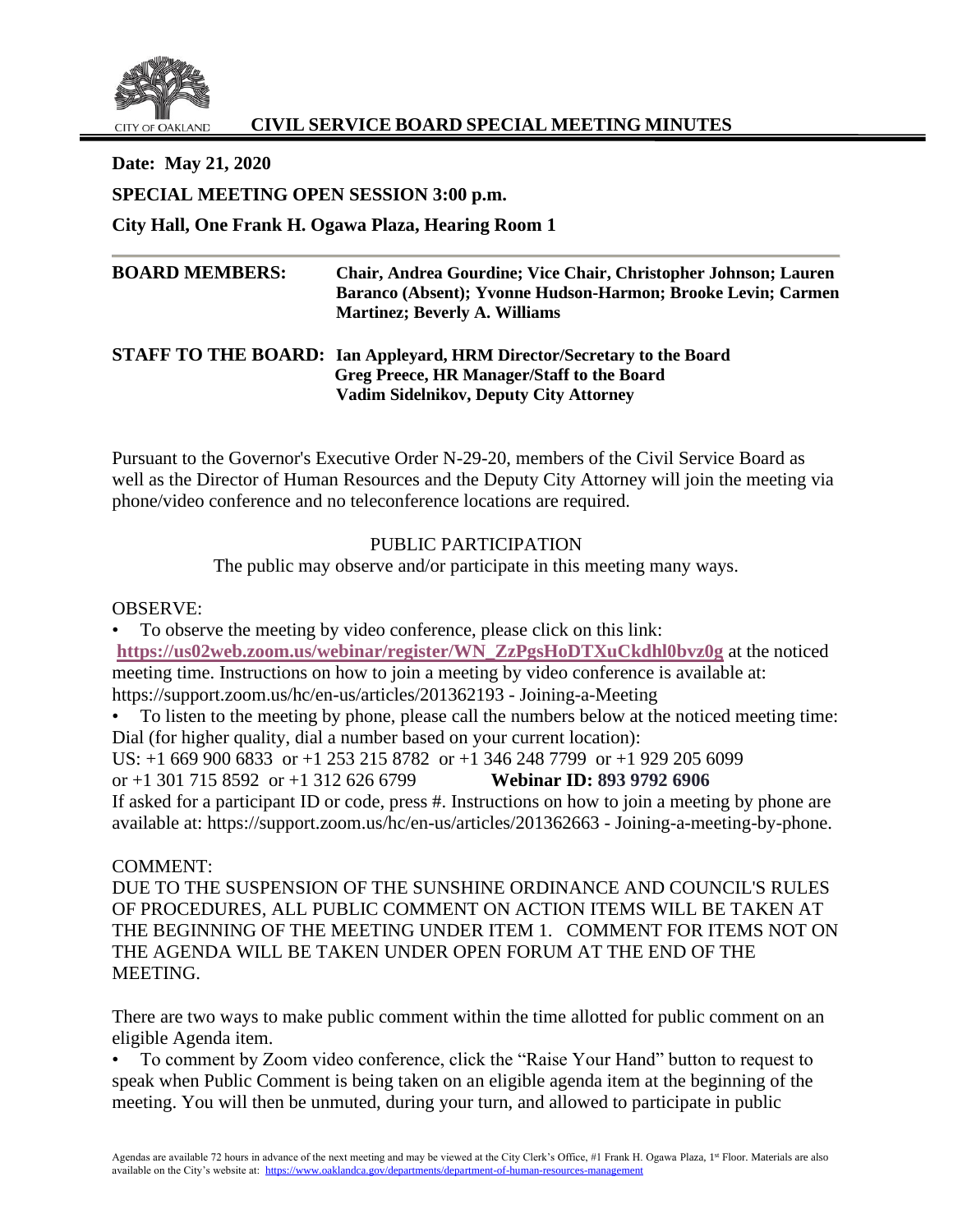comment. After the allotted time, you will then be re-muted. Instructions on how to "Raise Your Hand" is available at: https://support.zoom.us/hc/en-us/articles/205566129 - Raise-Hand-In-Webinar.

• To comment by phone, please call on one of the above listed phone numbers. You will be prompted to "Raise Your Hand" by pressing "\*9" to request to speak when Public Comment is being taken on an eligible agenda Item at the beginning of the meeting. You will then be unmuted, during your turn, and allowed to make public comments. After the allotted time, you will then be re-muted. Instructions of how to raise your hand by phone are available at: https://support.zoom.us/hc/en-us/articles/201362663 - Joining-a-meeting-by-phone.

If you have any questions, please email Greg Preece, Human Resources Manager at GPreece@oaklandca.gov. – Human Resources Management Department.

# **SPECIAL MEETING - OPEN SESSION AGENDA**

# **ROLL CALL**

## **1) PUBLIC COMMENT:**

## **COMMENT ON ALL ACTION ITEMS WILL BE TAKEN AT THIS TIME. COMMENTS FOR ITEMS NOT ON THE AGENDA WILL BE TAKEN DURING OPEN FORUM.**

### **2) APPROVAL OF THE MAY 21, 2020 CIVIL SERVICE BOARD \*\*\*SPECIAL\*\*\* MEETING AGENDA**

**44975 A motion was made by Board Member Hudson-Harmon and seconded by Vice Chair Johnson to approve the May 21, 2020 Civil Service Board Special Meeting Agenda. The motion passed unanimously.**

**Votes:** Board Member Ayes: 6 – Gourdine, Johnson, Hudson-Harmon, Levin, Martinez, Williams.

> Board Member Noes: None Board Member Abstentions: None Board Members Absent: Baranco

### **3) UPDATES, SECRETARY TO THE BOARD INFORMATION**

### **4) CONSENT CALENDAR:**

- a) Approval of Provisional Appointment
	- Office Assistant II (2)
	- Program Analyst II (1)

### ACTION

ACTION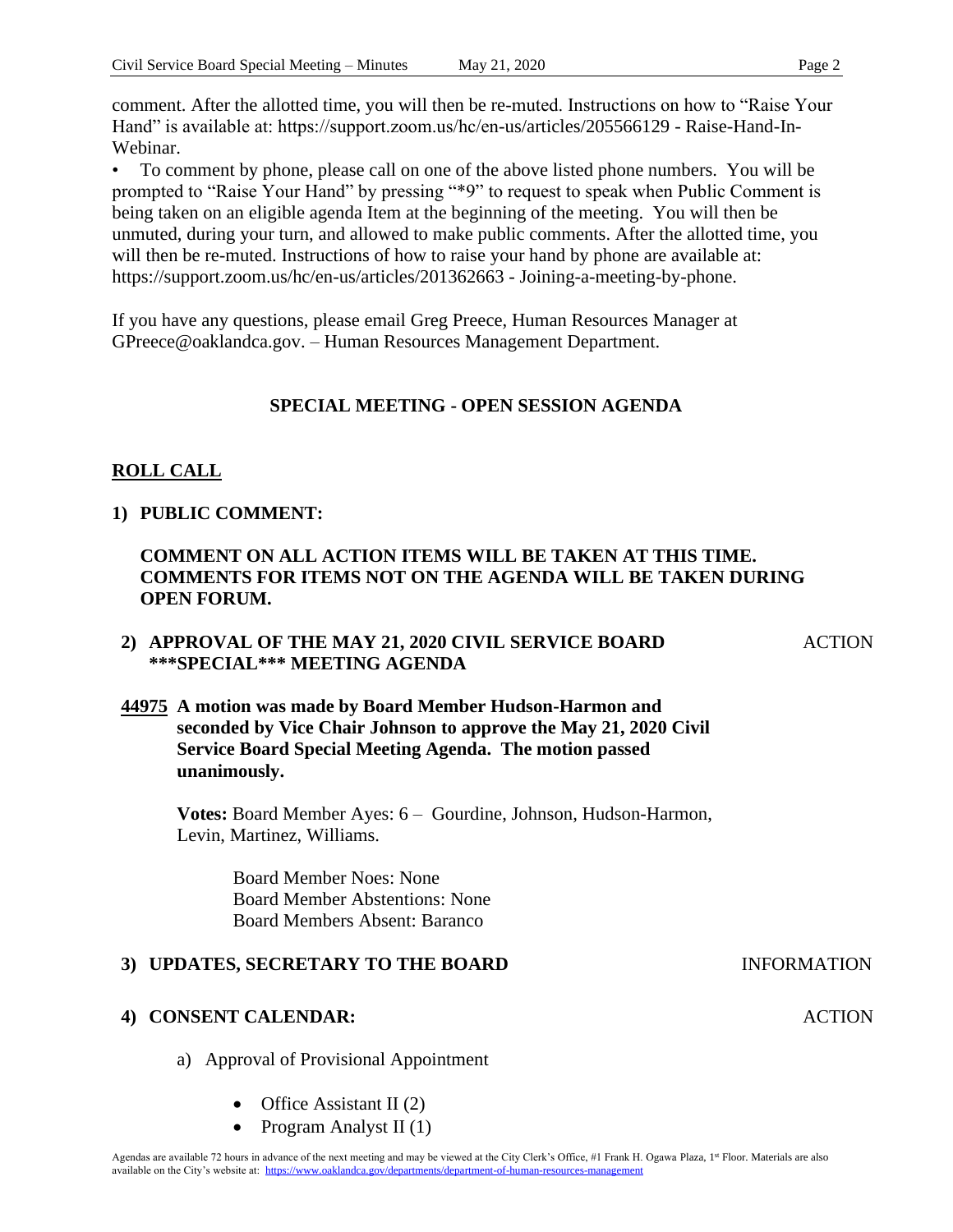- Program Analyst III (1)
- b) Approval of Employee Requests for Leave of Absence
	- Oakland Public Library Department (1)
	- Oakland Fire Department (2)

### c) Approval of Revised Classification Specifications

- Manager, Capital Improvement Program
- Spatial Data Administrator
- Investment and Operations Manager (formerly Investment Supervisor)
- Planning Investigator

### **44976 A motion was made by Board Member Levin and seconded by Board Member Williams to approve the Consent Calendar: Provisional Appointments, Employee Requests for Leave of Absence, and Approval of Revised Classification Specifications. The motion passed unanimously.**

**Votes:** Board Member Ayes: 6 – Gourdine, Johnson, Hudson-Harmon, Levin, Martinez, Williams.

> Board Member Noes: None Board Member Abstentions: None Board Members Absent: Baranco

### **5) OLD BUSINESS:**

a) Approval of February 20, 2020 Civil Service Board Meeting Minutes ACTION

## **44977 A motion was made by Board Member Levin and seconded by Board Member Hudson-Harmon to approve the February 20, 2020 Civil Service Board Meeting Minutes. The motion passed unanimously.**

**Votes:** Board Member Ayes: 5 – Gourdine, Johnson, Hudson-Harmon, Levin, Martinez.

> Board Member Noes: None Board Member Abstentions: Williams Board Members Absent: Baranco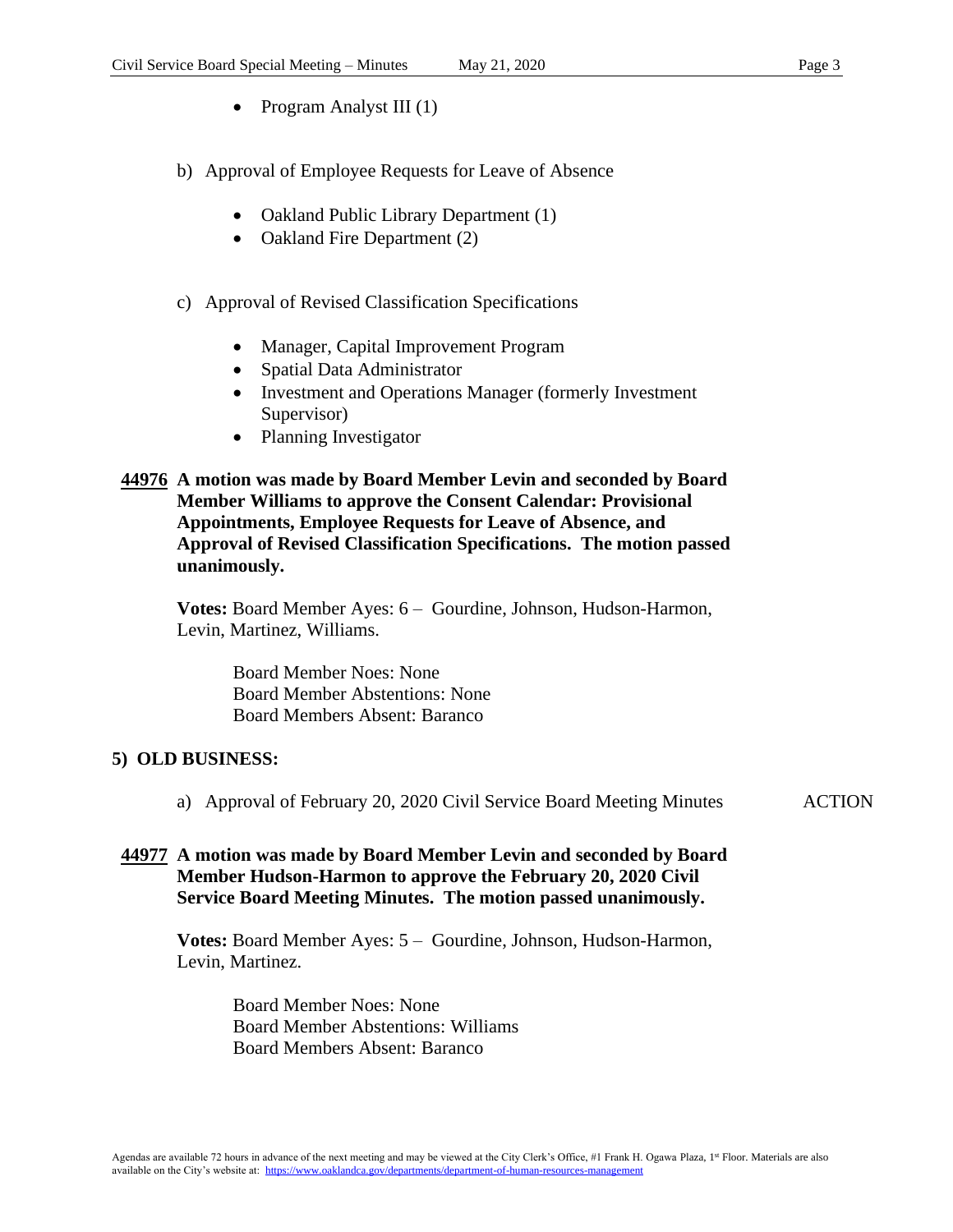b) Approval of December 19, 2019 Civil Service Board Meeting **Minutes** 

**Due to lack of quorum of members present at the December 2019 meeting, approval of the December 19, 2019 Civil Service Board Meeting Minutes will carry over to the June 2020 meeting.**

c) Determination of Schedule of Outstanding Board Items ACTION

*Note – This required action due to the request for an outside Hearing Officer on one of the pending appeals.* 

## **44978 A motion was made by Vice Chair Johnson and seconded by Board Member Levin to approve the Schedule of Outstanding Board Items. The motion passed unanimously.**

**Votes:** Board Member Ayes: 6 – Gourdine, Johnson, Hudson-Harmon, Levin, Martinez, Williams.

> Board Member Noes: None Board Member Abstentions: None Board Members Absent: Baranco

- d) Informational Report on the Status of Temporary Assignments for Temporary Contract Service Employees (TCSEs) and Exempt Limited Duration Employees (ELDEs) Including a Report of the Names, Hire Dates, and Departments of all ELDE's and TCSEs in Accordance with the Memorandum of Understanding Between the City and Local 21 INFORMATION
- e) Update on Common Class Study INFORMATION

### **6) NEW BUSINESS:**

a) There are no new business items for this month.

### **7) OPEN FORUM**

### **8) ADJOURNMENT**

### **44979 A motion was made by Vice Chair Johnson and seconded by Board Member Hudson-Harmon to approve Adjournment. The motion passed unanimously.**

**Votes:** Board Member Ayes: 6 – Gourdine, Johnson, Hudson-Harmon, Levin, Martinez, Williams.

**ACTION**